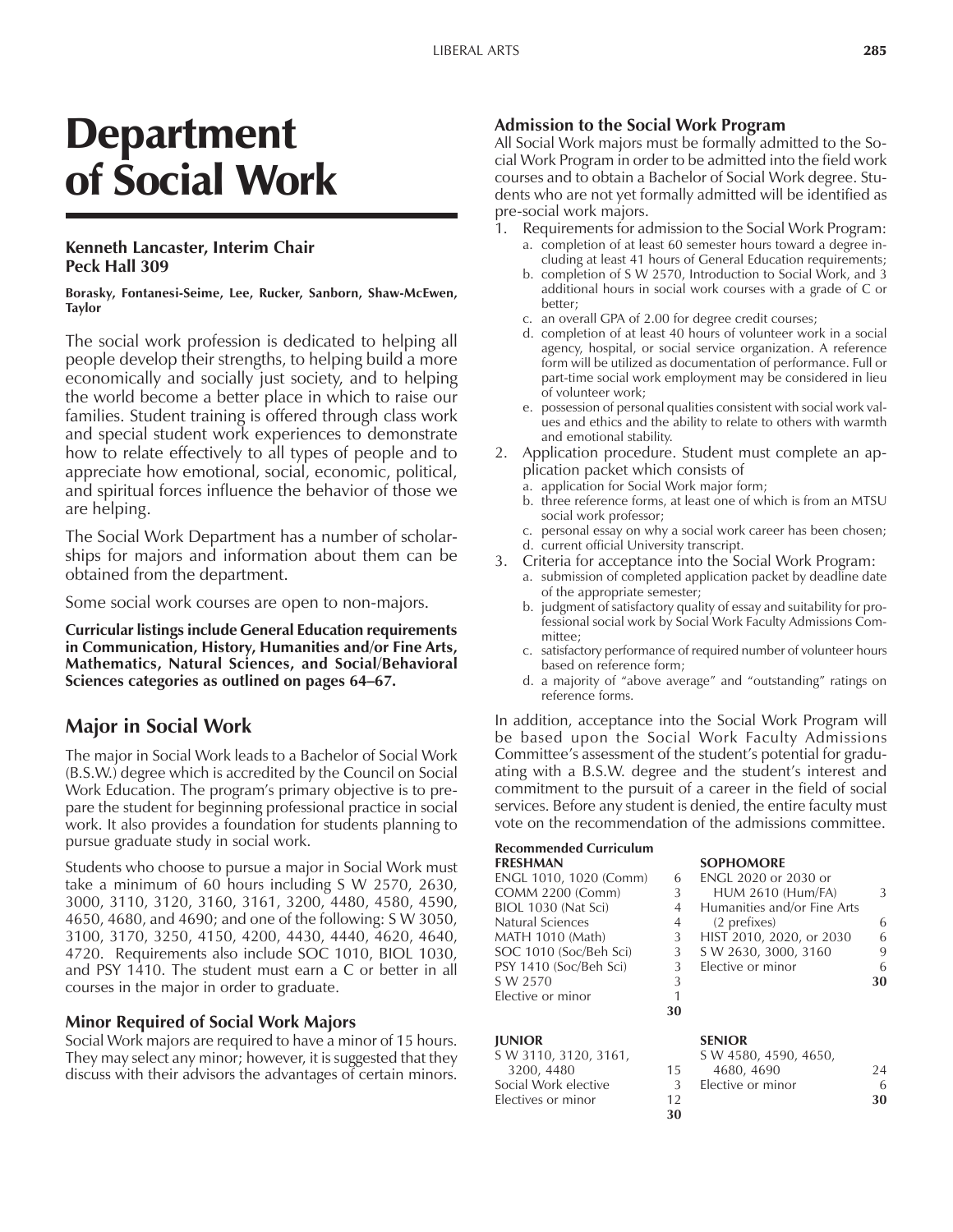### **Minor in Social Welfare**

The Social Welfare minor requires 15 semester hours. Students are required to take S W 2570 and four other social work courses of their choice.

### **Certification/Endorsement in School Social Work**

A school social worker's job is to assess the causes of academic and behavioral problems of children and develop a plan to address those concerns. The primary functions of the school social worker are working with children and families in crisis and assisting families of children with special needs.

To receive a certification in School Social Work from Middle Tennessee State University, the student must take the following courses:

FOED 2110 Educational Psychology SPED 3010 Survey of the Exceptional Child CDFS 4350 Parenting<br>SW 3250 School So 3250 School Social Work

Students must also complete two field placements in school settings. Upon completion of these requirements, students should see Beverly English for authorization to apply for licensure. The Teacher Licensing Office in the College of Education and Behavioral Science handles the paperwork for application for licensure.

## **Interdisciplinary Minors**

Interdisciplinary minors are open to all students in the University. The Department of Social Work coordinates the interdisciplinary minor in Health Care Services. See Interdisciplinary Minors beginning on page 80.

# **Courses in Social Work [S W]**

- **2570 Introduction to Social Work.** Three credits. The methods, history, philosophy, and present organization of the social work profession.
- **2630 Interviewing Skills for Social Work Practice.** Three credits. An introduction to principles and processes of social work practice including interviewing and developing relationships.
- **3000 Social Policy.** Three credits. Prerequisite: S W 2570. Emphasis on recurring themes in social welfare policy development processes, historical turning points; societal ethics; causal relationship—social problems, social change, and social welfare policy analytical frameworks for assessing social welfare policy and programs.
- **3050 Women and Poverty.** Three credits. (Same as WMST 3050.) Prerequisite: WMST 2100 or S W 2570. Predominant theories, policies, and programs dealing with poverty among women. Explores the effects of poverty on women in addition to a general knowledge of poverty; ageism, sexism, and racism in relation to poverty; historical treatment of women and views of poverty.
- **3100 International Social Work.** Three credits. International dimensions of social work. Explores the impact of globalization on social work problems. Includes status of women, aging populations, family breakdown, drug addiction, child abuse and neglect, poverty, and emerging problems such as civil strife, ethnic cleansing, resettlement, and AIDS.
- **3110 Research Methods for Social Work Practice.** Three credits. Prerequisites: SOC 1010 and S W 2570. Research processes; includes information about values for research, knowledge of methods, and opportunities for skill development.
- **3120 Data Analysis for Social Work Practice.** Three credits. Prerequisite: S W 3110. Data analysis and interpretation. Opportunities for skill development in the use of statistical procedures and knowledge of the meaning of results of such procedures. Instruction in computer use for data entry and data analysis, including the development of programming skills using the SPSS-X software package on the University computer system.
- **3150 Life Cycle and the Social Environment.** Three credits. Prerequisites: PSY 1410, SOC 1010, and 2010 or 3 hours of biology. An overview of the entire life cycle from biological, sociological, and psychological perspectives with social work applications.
- **3160 Human Behavior and the Social Environment I: Individuals and Families.** Three credits. Prerequisites: PSY 1410, SOC 1010, and BIOL 1030 plus lab. Major theories of human development across the life span and life course; useful for entry-level social work practice. Ecological relationship of diverse individuals and families with other systems in the social environment described with focus on biological, psychological, and social context and content.
- **3161 Human Behavior and the Social Environment II: Groups, Organizations, and Communities.** Three credits. Prerequisites: S W 3160. Builds on concepts learned in S W 3160. Presents theories on and about the development, structure, and function of small groups, organizations, and communities and how they interrelate eco-systemically with individuals and families.
- **3170 Family Caregiving Across the Life Span.** Three credits. Prerequisite: S W 2570, PSY 1410, SOC 1010, or HLTH 2600. Caregivers—gender roles, cost of caregiving, managing stress, respite care, finding recourses, financial and legal matters, establishing support groups, differential caregiving tips for various illnesses and disabilities from infancy to old age, emerging trends, and long distance caregiving.
- **3200 Cultural Diversity: Competency for Practice.** Three credits. (Same as AAS 3200.) Prerequisites: S W 2570 and 2630. An examination of culturally appropriate practice issues that are essential considerations for effective service delivery, including African American families and ethnic subcultures predominant in the U.S.
- **3250 School Social Work.** Three credits. Prerequisites: S W 2570 and 2630. Introduces social work students to practice in school settings. Examines various roles of social workers in school systems and the specifics of practicing with students from 3-21 years of age in individual, group, and organizational level interventions.
- **4150 Topics in Social Work.** Three credits. Selected topics important in current social work practice, but too specialized to be taught as regularly scheduled courses.
- **4200 Creativity and Personal Growth.** Three credits. Prerequisites: Junior standing, including 18 hours in the arts, social work, and/ or social or behavior sciences, or permission of instructor. Introduces the creative process and the use of that process in the development of self-awareness and empathetic relationships with others. Assignments include the creation of individual and group projects and the facilitation of a creative project in a community agency or school.